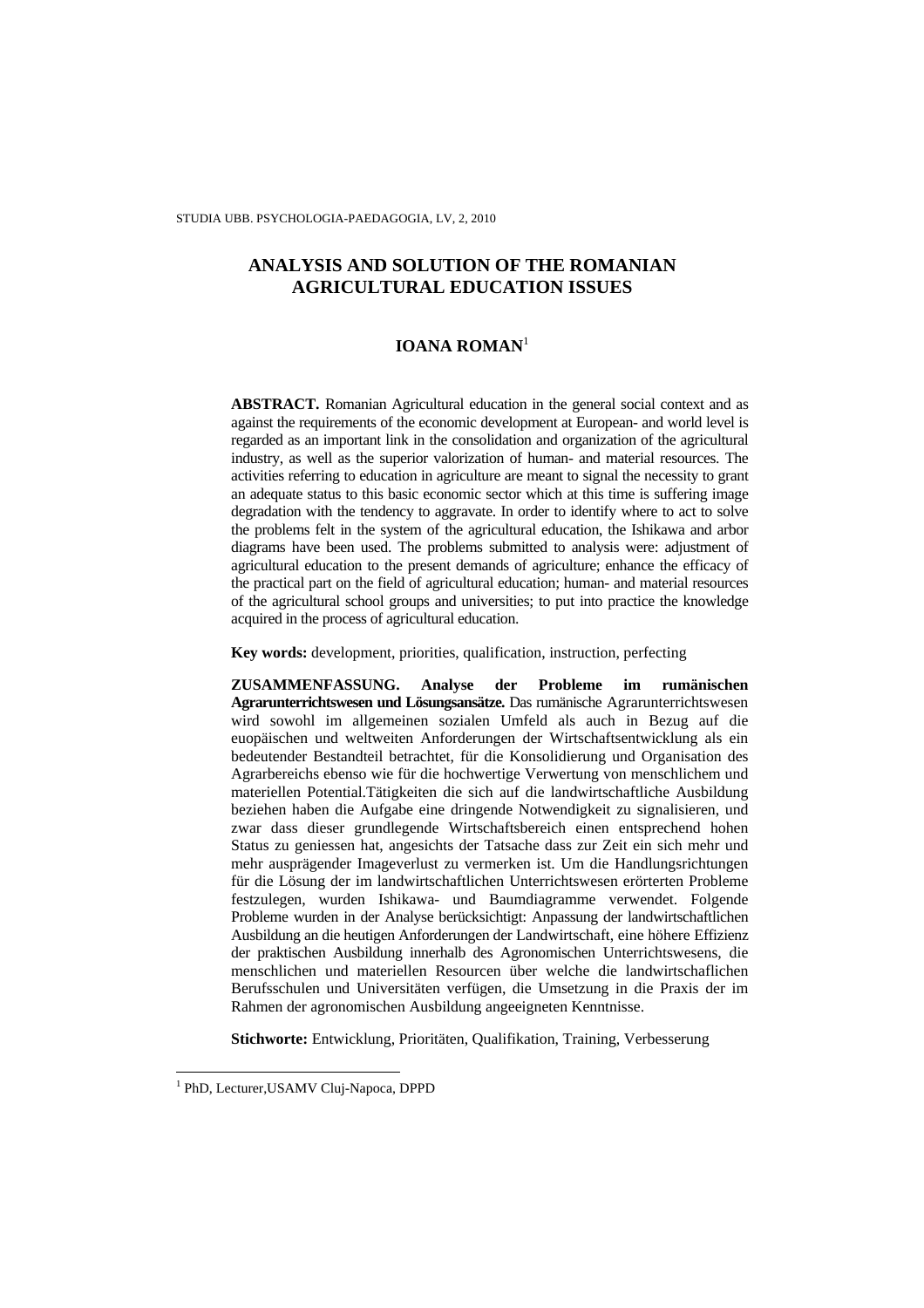## **Introduction**

Agricultural education in the general social context and as against the requirements of the economic development at European - and world level, is regarded as an important link in the consolidation and organization of the agricultural industry, as well as the superior valorization of Romania's human- and material resources. The activities referring to education in agriculture are meant to signal the necessity to grant an adequate status to this basic economic sector which at this time is suffering a degradation image with the tendency to aggravate.

Education represents the most important social sector of Romania. Besides, approximately 20% of its population actively participate in the development of this sector and the future of the country is prepared there. The compulsory Romanian education of today is a true "industry" of knowledge, forging for the next generations; thus, 12% of this country's population are in grades I to VIII sheltered by 13,000 schooling units, being implied well over 165,000 teaching cadres (Vlăsceanu, 2001). No other social sector includes a population or a number of institutions comparable to those in the compulsory education system. On taking into account the social responsibility that goes with it, the image obtained is one demanding quite special attention regarding the elaborated policies applied nowadays and their future impact (Ivan S., 2008).

### **Materials and metods**

According to a 2010 opinion poll carried out on 64 fresh- and sophomore students at the University of Agricultural Science and Veterinary Medicine in Cluj-Napoca, as well as on 126 high-school students and 85 grown-ups the defaults in the organization and functioning of the system were highlighted by these. The interviewed ones have pointed so many failures in the Romanian education that we wouldn't have ever expected. The problems—in broad lines—are the same as the society's meaning that the two areas mirror back each other.

In order to identify where to act to solve the problems felt in the system of the agricultural education, the Ishikawa diagrams have been used. These instruments are allowing for relieving and grading the causes- either real or just potential- of a given effect. The effect may be an either positive or negative characteristic, such as: the engaging degree of fresh graduates from the agricultural high schools/universities or, school desertion within the same territory. Ishikawa is also an communication method that allow the transmission of a structured message; cognition of a general problem waiting for a solution; visualization of a situation, enabling the differentiation of key problems to be treated with priority. By means of the Ishikawa diagrams, there have been obtained an explicit- and rational correlation of the main-, secondary-, and minor causal elements as the Romanian agricultural education is regarded. A number of three to five causes have been selected to be acted upon with priority for finding positive solutions.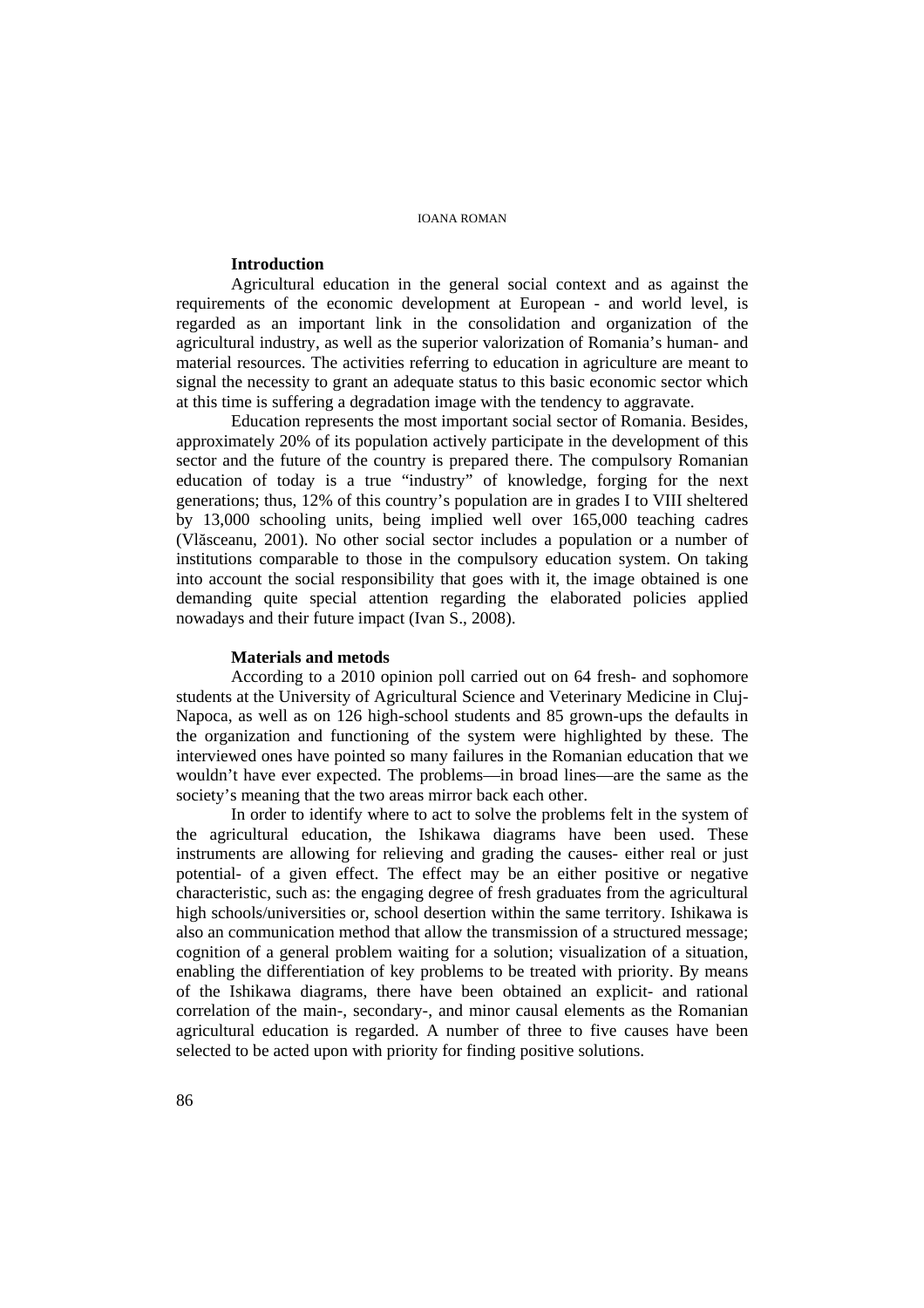The arbor diagram has been utilized to indicate the relations between one subject and its component elements. This diagram applies to the systematic decomposition of a subject in its components to reveal the logical- and sequential links.

### **Results and discussion**

### **Analyzing problems of the agricultural education system by Ishikawa and arbor diagrams**

The problems submitted to analysis by means of Ishikawa- and arbor diagrams were: adjustment of agricultural education to the present demands of agriculture; enhance the efficacy of the practical part on the field of agricultural education; humanand material resources of the agricultural school groups and universities and to put into practice the knowledge acquired in the process of agricultural education.



**Fig.1.** How can be eliminated the school failure?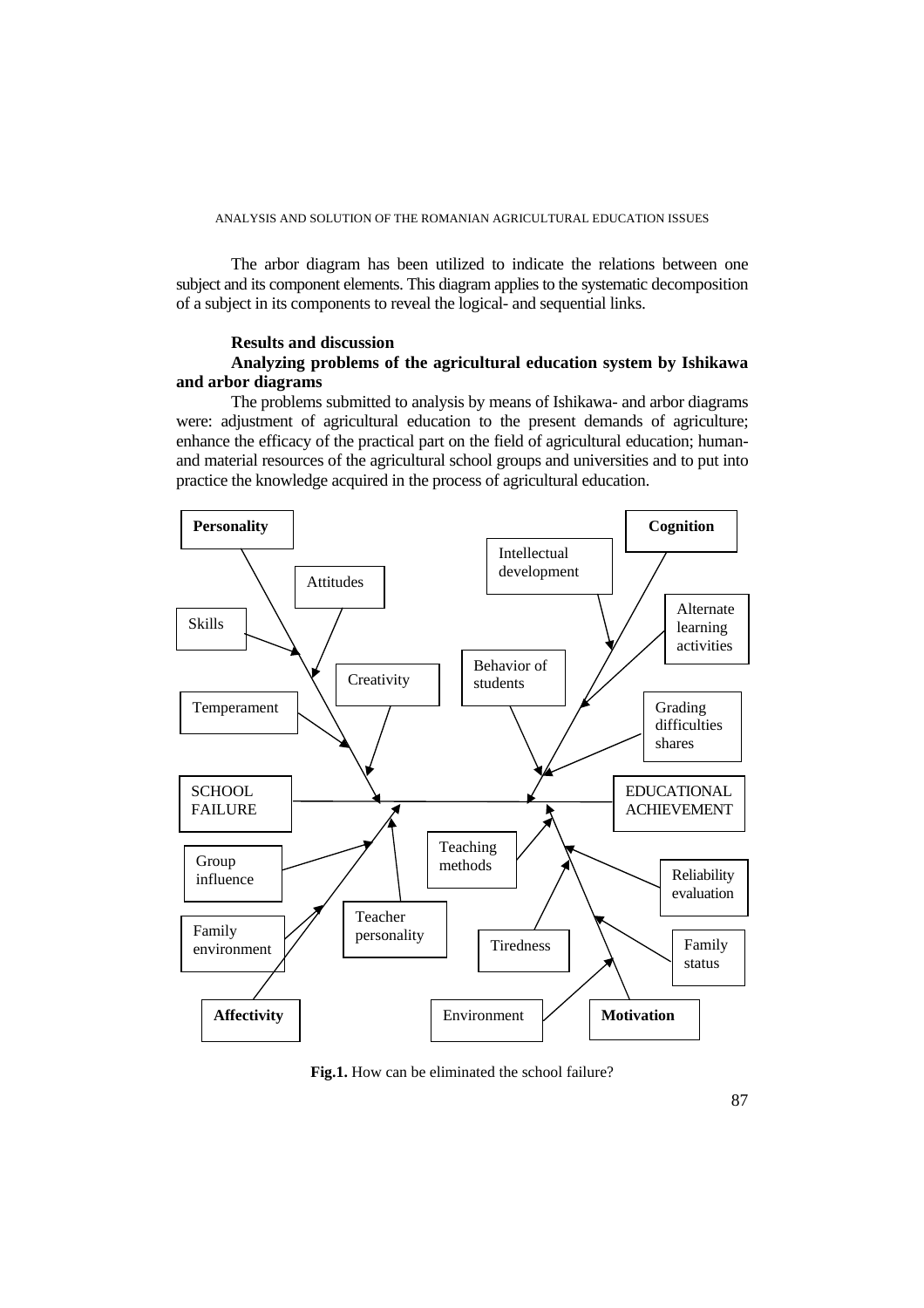

88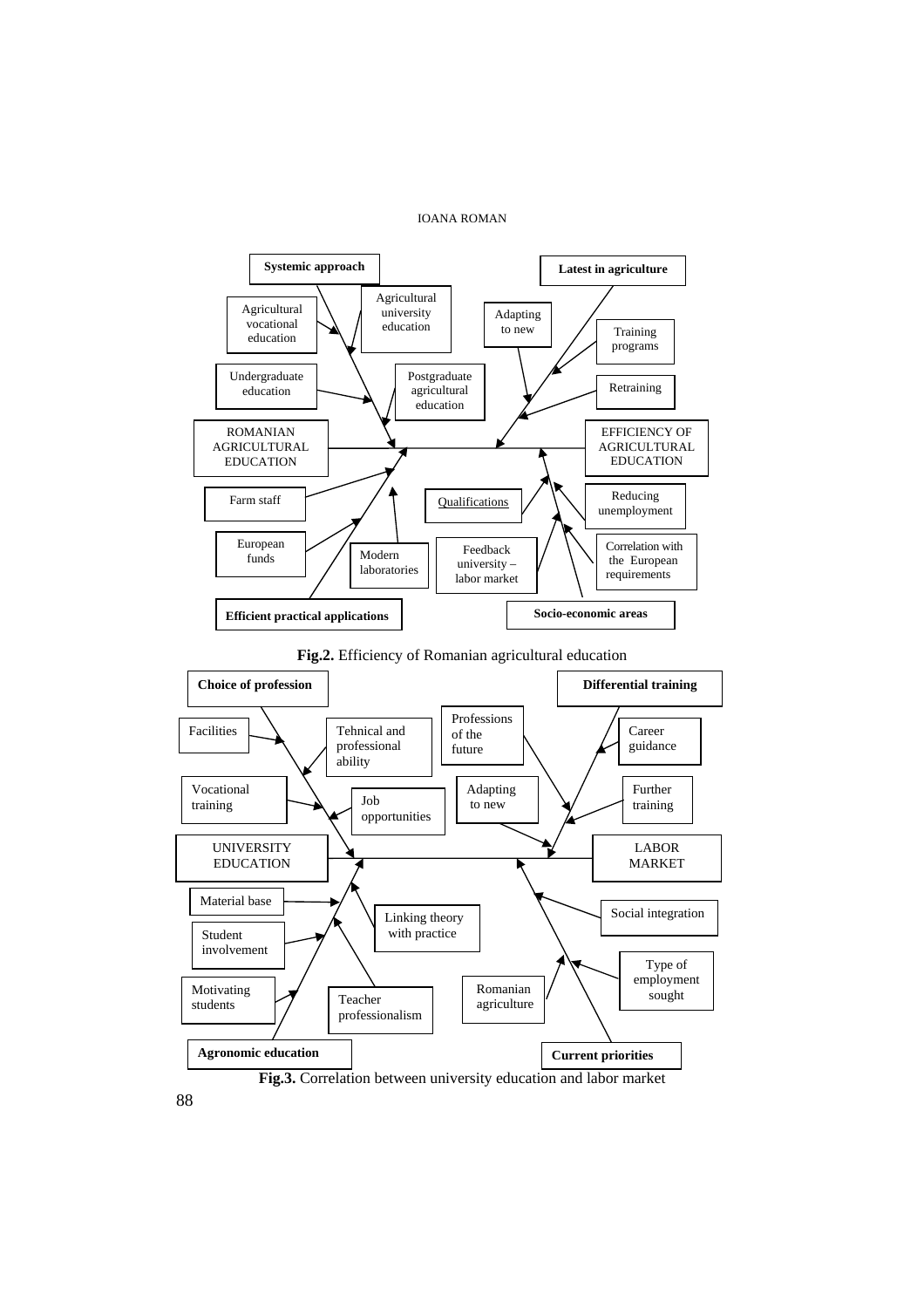

**Fig. 4.** The structure of agricultural education system in Romania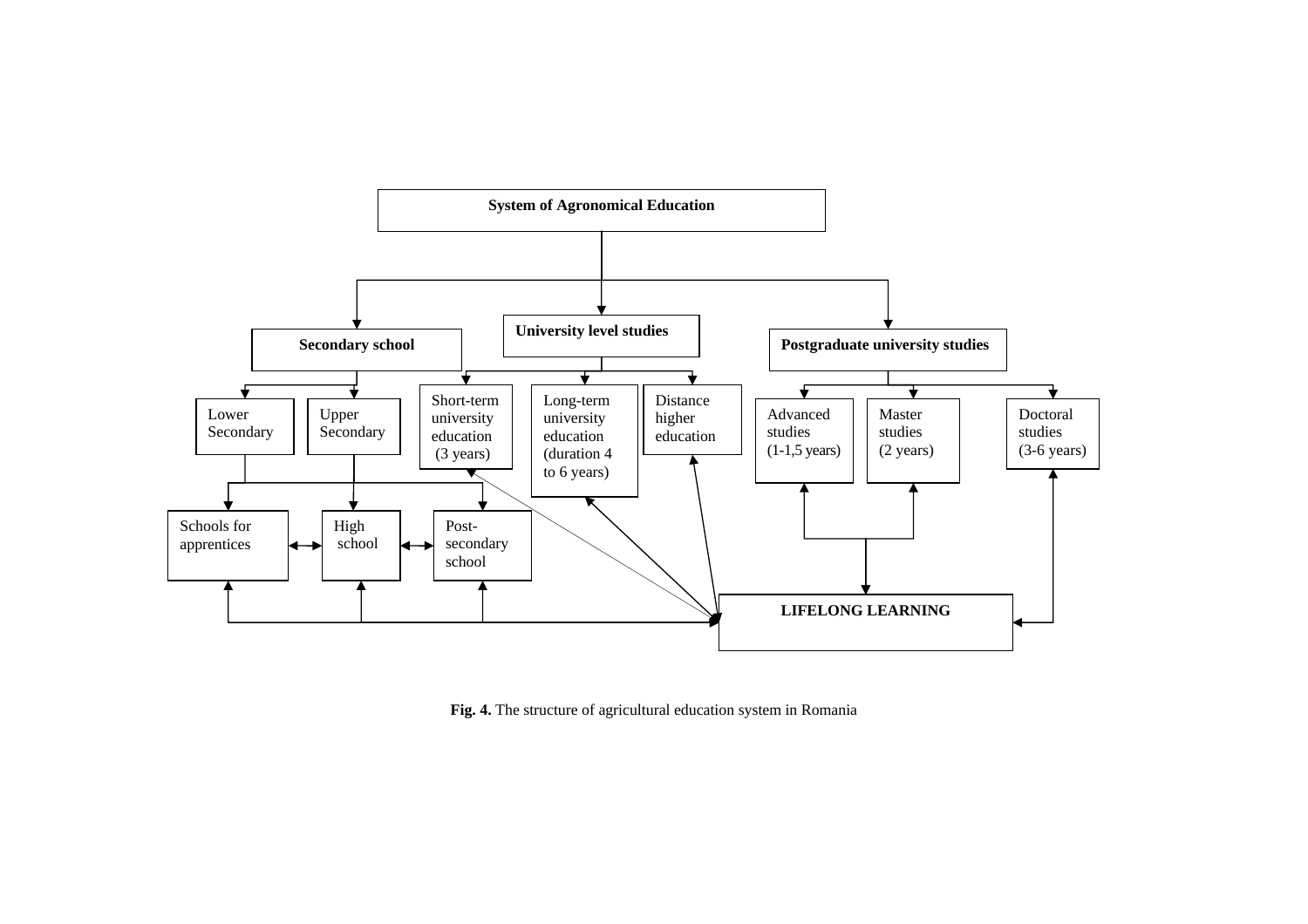In order to adapt the agricultural education to the present requirements for agriculture, there should be created –first of all- centers of differentiated preparation and orientation in vocation meant to correlate the university preparation with the present demands on the workforce market and expectation in Romanian. Also, there should be re-oriented the formative programs in the agricultural universities based of the feed-back acquired from the rural socioeconomic surrounding, in order to establish some continuous and lasting relays between universities and economic operators in Romania. Improving the national system of qualification in the vocational and technical education is also important, as well as the university education, by correlating it with the European frame of qualifications. Thus it is being imposed the identification of solutions regarding the development of the agricultural high-school and professional education in view of creating a technical personnel with medium-level studies able to competitively respond to the present priorities.

To enhance the practical part in this industry the didactic farms should be re-activated (by using European funds); also, to implement the programs meant to form agricultural professionals (according to EU standards, adapted to the specific of the Romanian agriculture), and treat this as a task of priority in the professional formation (qualification, instruction, perfecting.)

### **The structure of agricultural education system in Romania**

University level studies

Short-term university education (3 years) is organized separately or for the first two years as an integral part of the long-term university education. Short-term university education leads to the Graduation Diploma. According to Law no. 288/2004, the last cohort of students enrolling in a short-term program was 2004/2005. Long-term university education (duration 4 to 6 years) is provided by universities and equivalent institutions. Long-term university education leads to a License Diploma, an Engineer Diploma*.*

The duration of the long-term studies varies according to the field:

• 6 semesters (3 years) for biology

• 8 semesters (4 years) for horticulture, agriculture and forestry.

• 12 semesters (6 years) for veterinary medicine

Postgraduate university studies

Postgraduate education offers specialization or an extension of the education provided in universities. Postgraduate study programs include:

- Advanced studies (1-1, 5 years) for university graduates;

- Master studies (2 years) for university graduates;

- Doctoral studies (3-6 years) offered by universities and research institutes accredited, the doctoral courses are settle as day courses or night courses. The scientific title of doctor granted by the institution is validated by the National Council for the Attestation of Academic Titles, University Diplomas and Certificates.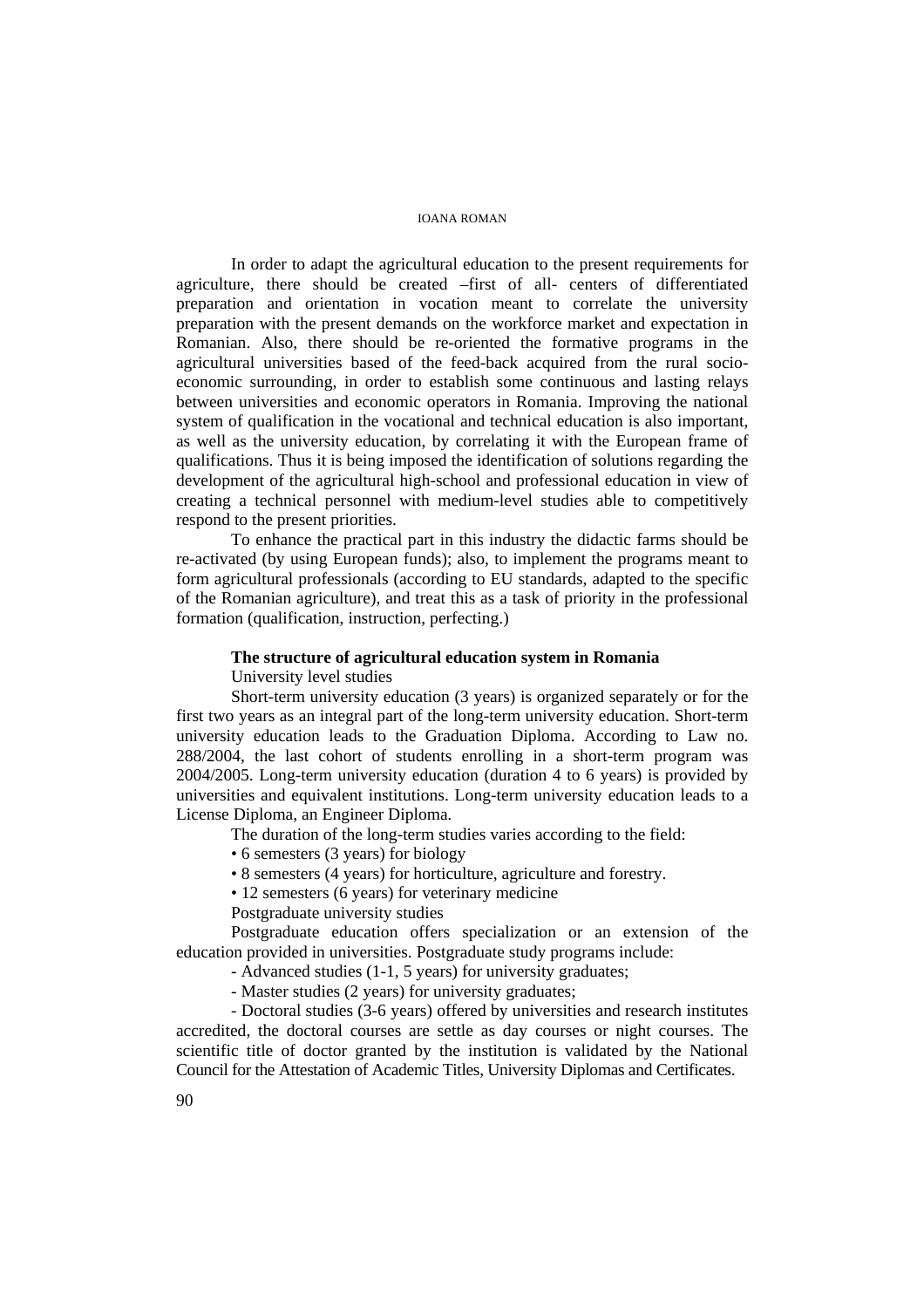Distance higher education - a National Centre for Open and Distance Education has been created, with centre in 8 universities and has the full support of 12 universities within the PHARE Program for Multi-Country Cooperation for Distance Education.

Lifelong learning - national authorities, commercial companies or other legal entities, jointly with education units or separately, run adult training and refresher programs to improve qualifications of their present or future employees or re-train them. These training courses grant certificates of professional competence recognized on the work market.

### **What the agricultural education system needs?**

In what follows there will be introduced some of these needs as felt by the interviewed:

- There is too much theory implied meant to indoctrinate (so to speak) the students and only too few practical applications as more attention is dedicated to quantity, i.e., to quality's disadvantage;

- Perfunctoriness proven by students, their main interest is that of getting a diploma instead of knowledge; lack of one clear horizon as to the future of the young generation;

- The too often alterations in the system and lack of discipline within the education units;

- Lack of conception, incompatibility of planning and syllabus/curriculum with the demands of work-force market; flimsy theoretic- and practical instruction of the graduates;

- Teaching methods are leaning against exposition which ultimately leads to lack of communication between instructors and those being instructed;

- The handing over of obsolete information; at least the dynamic domains require ceaseless pursuit of specialization and information; the informative trait is much more important than the formative one;

- Lack of flexibility and of instructor cadres who, beyond shaping specialized persons, have to shape characters;

- The system fails to prepare human beings for life; neither are there real projects; students conceive projects that will seldom be implemented;

- The extremely low level of instruction—for both high-school—and university students—is decided by some of the instructors' lack of interest;

- There is no continuity in making homogenous decisions; however, the incoherence is present as we are trying to ape other systems without having a real basis for them whatever;

- The teaching staff being underpaid prompts it to focus on negative motivation (stress, threat, and disregard);

- The Romanian style/specific of knowing a little bit of everything mostly "specialization in general" and the futile row material forced upon students to assimilate knowingly, will lead to no end;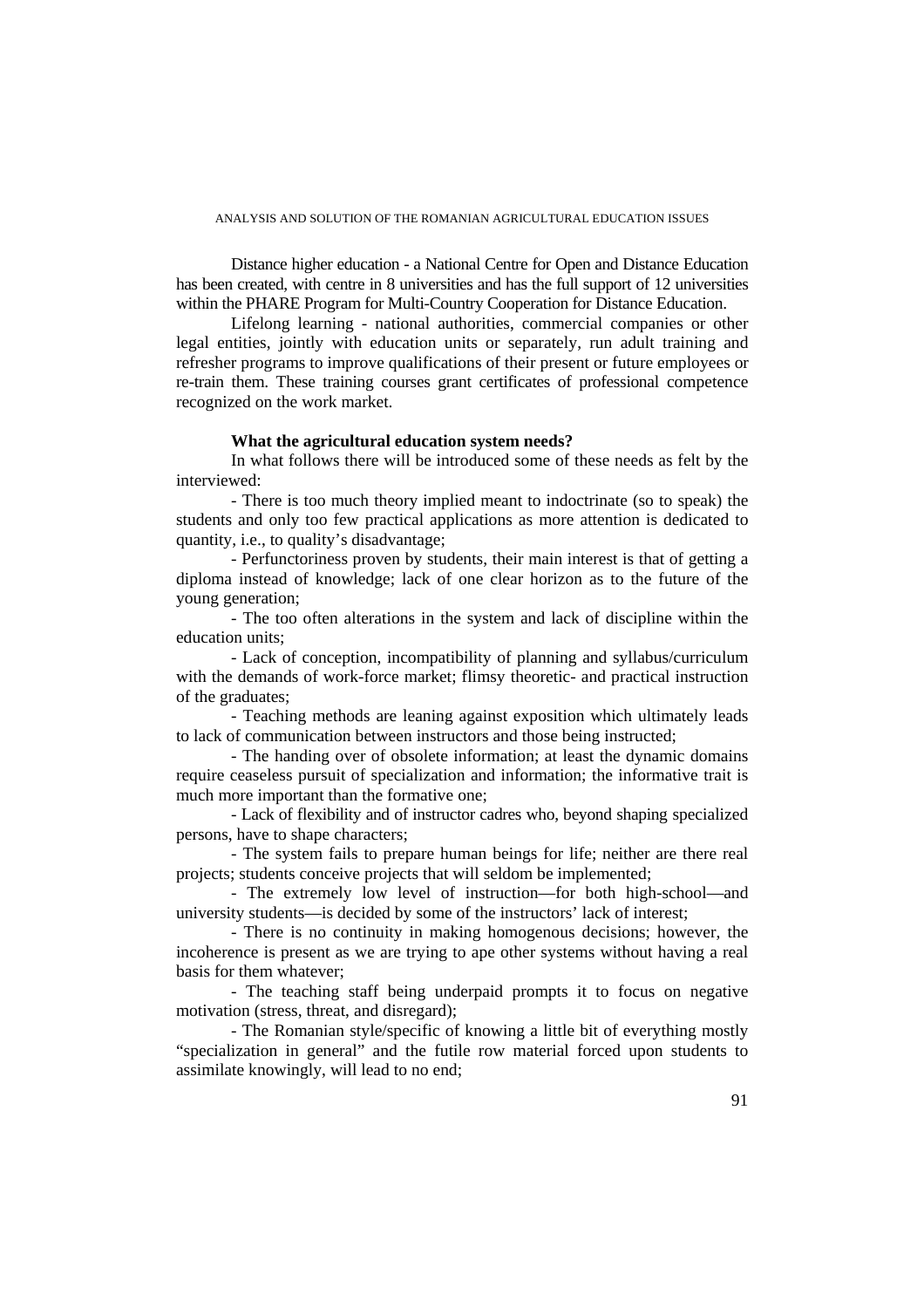- Tack of team work and cooperation lead to worsen individualism;

- Lack of sustainable strategy, trying to turn children into geniuses overnight, overlooking their talent;

- Absence of professionalism with some members of teaching staff; presence of substitute instructors or even of those lacking qualification for this side of the industry (the proportion of unqualified personnel mostly in rural areas is unsettling). Numbers in teaching staff are fluctuating with every year regardless the students' count.

- We are confronted with too many alterations of the system, i.e., with each year curricula and syllabi change, the method of checking students' progresses are modified and so the teaching methods, too; many rules vanish, others utterly futile come back. An eleventh- grade student can never be sure that he will be able to have the school-leaving examination (approx. *A level*) from the same syllabus in the previous three years as these can be suspected of being altered in the following year. Owing to so many alterations in the law and ministries (departments) of education it is almost impossible to create a solid foundation for the education system and, the lack of a reliable foundation can lead to its hindrance;

- Many of the syllabuses taught are one way or other futile from the student's point-of-view. With high schools, music and religion are studied in a less or more useful manner at least so for the all-round education. Logically, such a situation leads to turning the teaching program even bulkier than it is. This is so as not all students have a knack for music or belong to a certain religious cult; moreover, there would probably be a lack of qualified personnel for the purpose;

- Financial funding allocated by the state for education is much lower than in other countries. Therefore, most of schools do not detain proper endowments needed for higher training of students. Sometimes, the furniture and equipment extant within classrooms date back to the 70' and 80'. During these last years updating of schools has been started but its speed of implementation is rather low as funding is too short as well. Beside low budgetary allocations there is also the lack of effective stimulants capable of attracting non-budgetary funds (Roman, 2008).

Let's hope for the best that in the future the Romanian system of education will be less deficient than now.

Many of us have been born and bred into this system of education. Even from the beginning of the general school up to the first university year we have navigated on a sea of generally futile items of information entirely so—in most of the cases - all along, till graduation.

Most of the students prove superficiality due to incapacity of following an overburdened program. When a syllabus starts to lack the reason of it being taught as well as the feed-back, they'll also give up studying it or, the ambitious ones will start learning it mechanically as only results matter disregarding the utility for future purpose (Bocoş, 2007).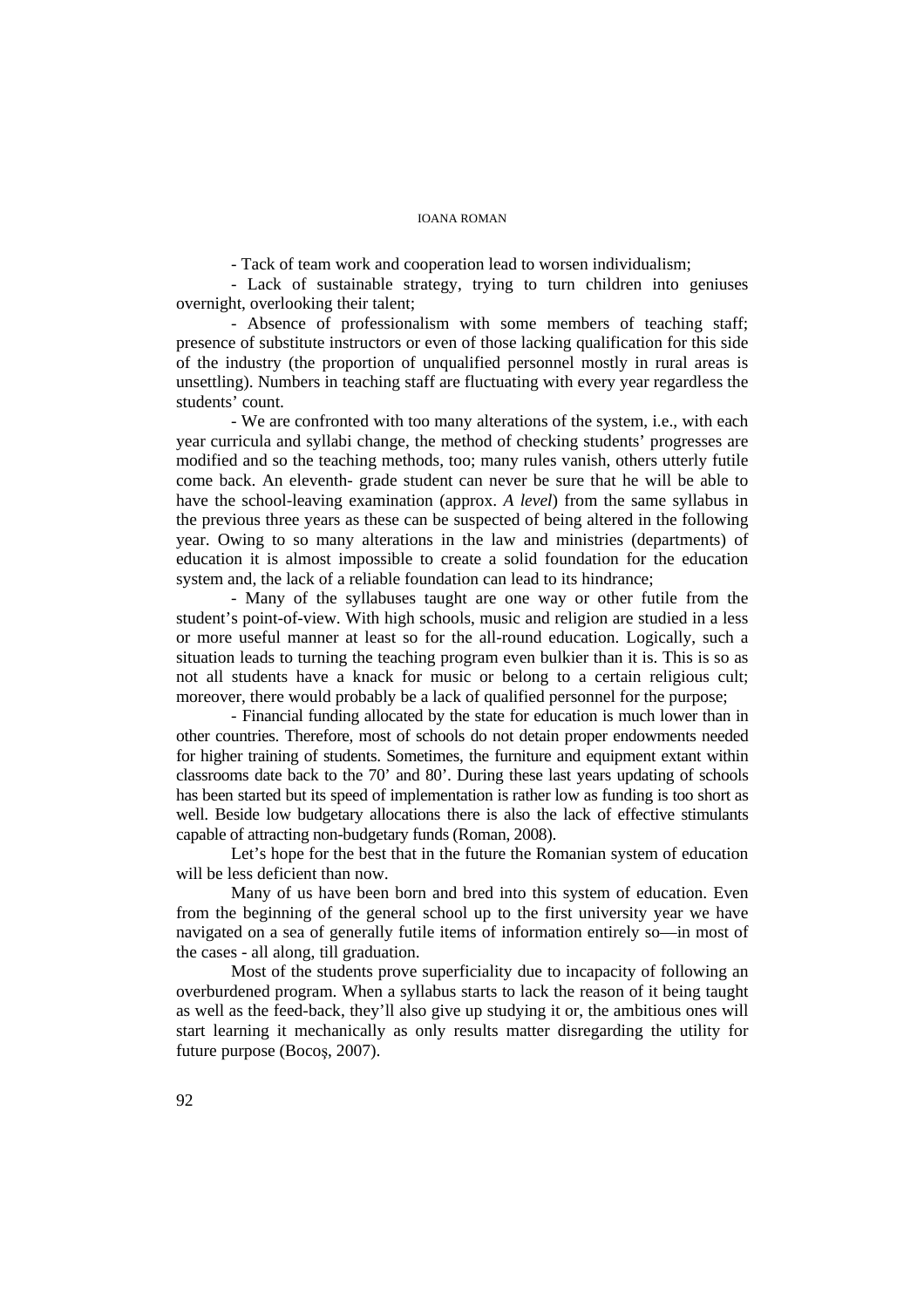More often than not, students will forget absolutely all what they have learned in the twelve years once they passed the baccalaureate examination. All the information left with a student after graduating from high school is the average mark and not the knowledge.

An excessive burdening of the Romanian high-school student with a 38-40 hours program/week and a too-much developed theoretical basis, as well as the absence of a practical side will ultimately lead to the birth of a generation excelling in the numbers of acquired diplomas and not in the components necessary for an active development of society and economy. Such a subject is being treated everywhere nowadays, under the roof of each assembly hall within the Ministry of Education but halas, not too many things will ever change!

Grave accusations have been brought and still are being brought forward vis-á-vis the shortcomings in the ways the entire education system is conducted, beginning in the grammar school up in the university; bills of indictment are being brought forward not only by some critics but also by most outstanding educators at home - in touch one way or other with the Romanian teaching - and abroad.

The educational method which should prevail is the one of investigative character, as well as analytic-and critic, allowing for the instructor to lead the research and guide the student towards acquiring new knowledge. Such subject matters would be:

- Biology which can be studied both outdoors and indoors (classroom, laboratory). However, some students graduate from high-schools of biological profile without having ever seen one of the tens of plants studied over the four years of study.

- Chemistry. The laboratory offers the student materials for analysis and research *via* substances. In the chemistry high-schools students study subjects which are taught to American sophomore students; however, an American high-school student is capable of mixing two substances in order to get the desired combination, whereas a Romanian one is finding the solution to the chemical equation at the black board. A Romanian high-school student is at home with almost all of the acid-, baseand salt formulas as to the American one who knows how to use them.

- History: on studying this subject the student will doubt the confessions which have never been contested before and search for old books and documents in the school libraries. The study of history provided him with data, events, a mental historic map; maybe it also offered him the strength of the scholar to tell truth from fake, history from myth in the old legends. However, not many were offered the understanding of the significance of events, a new comprehension or light regarding the true reason of man's life on Earth. History might also be studied by means of documentaries so as the student get a global image of the way one event or other took place.

- Literature: the poem the student read only for joy or digest will now be submitted to investigation as whether it is really of value, why it is beautiful, how to class its rhyme; the manner its characters were construed. It is interesting to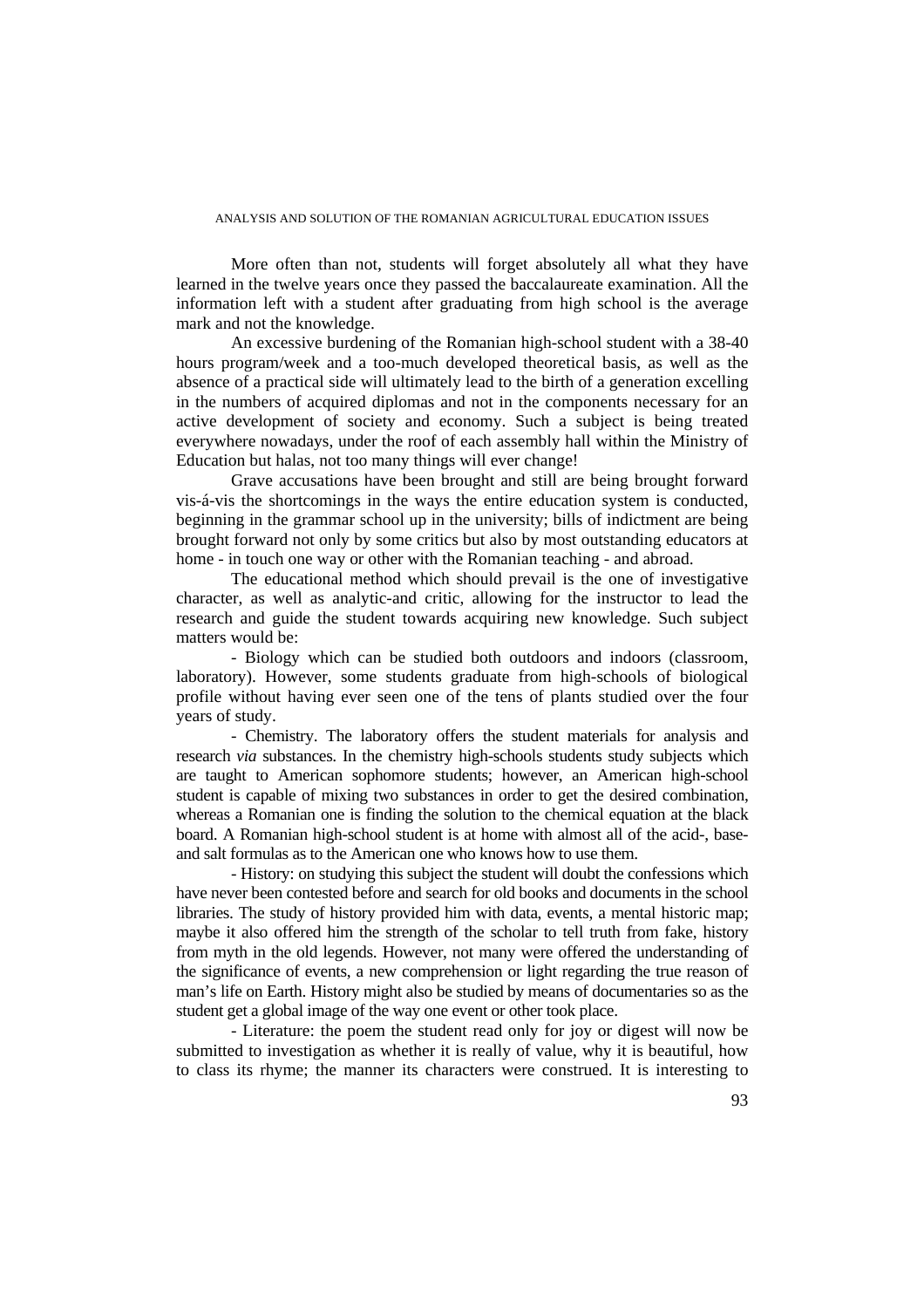know whether at graduation he spent more weeks on researching the syntax and grammar of the language rather than acquire and evaluate the thought and spirit of classical authors.

Counting might go on for every subject matter which students will get over with.

For instance, in theoretical high schools- that prevail in Cluj-Napoca—only on rare occasions a subject matter shows up which develop/verify the practical competence of a student and when it happens to be a class of physical development or an optional one practiced after the regular classes, when a student after 6 or seven classes of theory prefers to walk home and relax. In such cases one can notice the low degree of importance granted to practical applications. Even classes belonging to the curricular area of Technology, on many occasions, these are not being developed within appropriate spaces (workshop, lab, etc.) but in the good old classroom where students take down notes about what should have been performed in a practical manner.

One can compare the allocations in the frame-programme in Romania based on mean hours calculated for The European Union. However, we underline that such mean figures should be treated with necessary precaution as the education system in each of the Union's countries presupposes—as a rule—much local adaptation and flexibility. Outlining of the conclusions will follow.

The duration of school year expressed in number of days of activity, is one of the smallest in Europe. This finding—correlated with the mean average number of all classes leads to the conclusion that, at the level of grades VII and VIII, the Romanian high-school student is overloaded. Table 1 introduces the numeric evolution of the mean total-hours *per annum* depending on the student's age.

#### **Table 1.**

The numeric evolution of mean total-classes (Vlăsceanu, 2001)

|           | vears      | vears<br>ΙV | vears<br>. . |
|-----------|------------|-------------|--------------|
| Romania   | 546        | 748         | 1003         |
| EТ<br>EU. | ---<br>ر ر | 887         | റാ<br>הגי    |

At the level of school subject matters, one can find significant differences:

#### **Table 2.**

The numeric evolution of classes of study with various subjects in Romania and EU (Vlăsceanu, 2001)

| Subject matter                       |            | vears | 10 year | 13 years |
|--------------------------------------|------------|-------|---------|----------|
| Mother tongue                        | in Romania | 255   | 204     | 136      |
|                                      | in EU      | 200   | 180     | 130      |
| <b>Mathematics</b>                   | in Romania | 119   | 119     | 136      |
|                                      | in EU      | 110   | 117     | 105      |
| Natural- and humane Studies          | in Romania | 34    | 93.5    | 204      |
|                                      | in EU      | 84.5  | 132.5   | 110      |
| <i>Curriculum</i> by School Decision | in Romania | 85    | 85      | 51       |
| (CDS)                                | in EU      | 298   | 259     | 570      |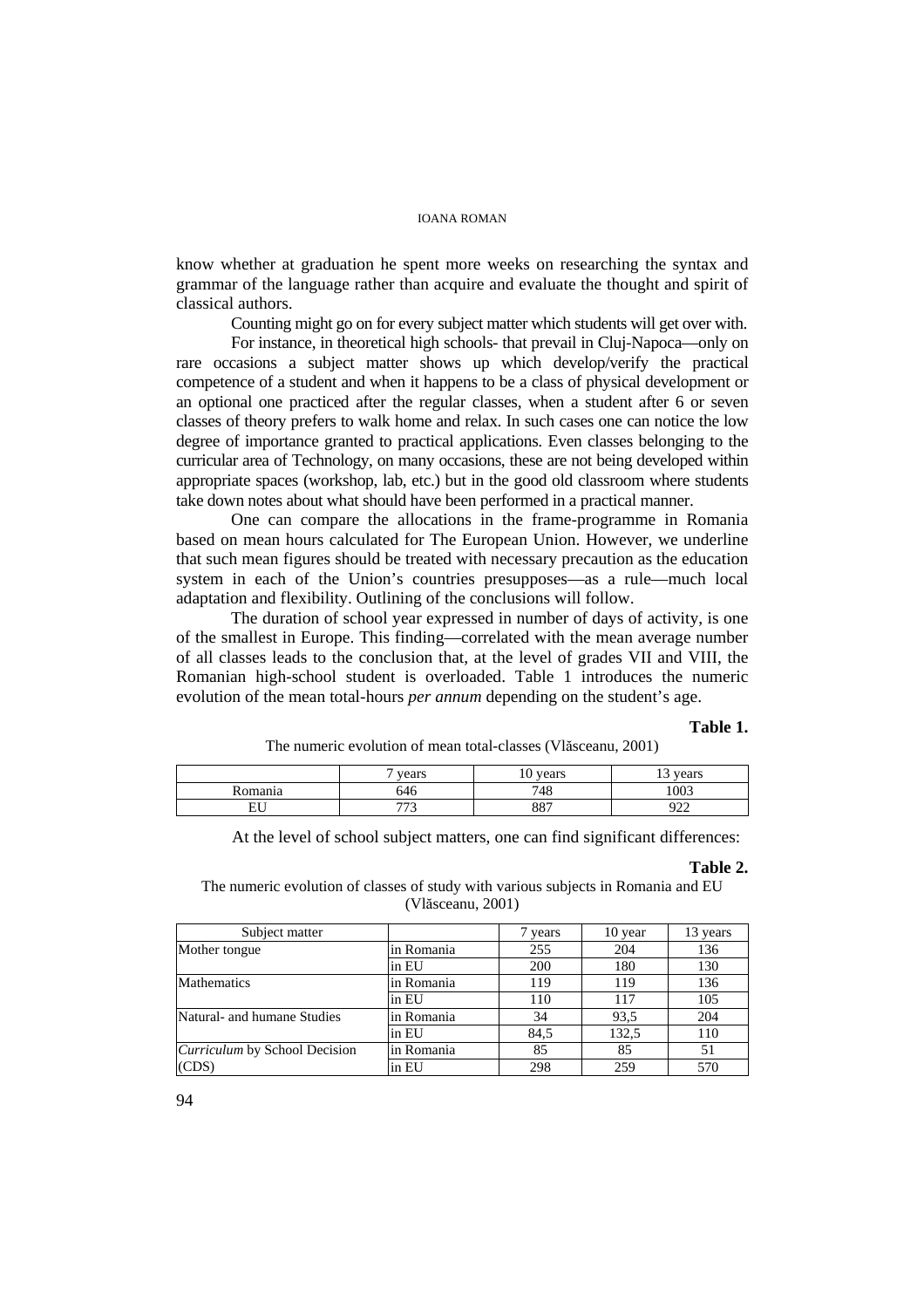The evolution of numbers of classes centering the study of mother tongue is presented in Table 2.

- The evolution of numbers of classes centering the study of mathematics reaches 136 in Romania as to 119 in EU.

At the level of grammar-school education, the European mean expresses a more judicious balancing between the two subjects, whereas with the high-school education the difference may reach 31 classes *per annum* of mathematical instruction to the Romanian high-school student.

Natural- and humane studies (reference is common with EU) show an significant difference coming - for Romania - from a very small weight of the socio-humane subject matters in elementary school and very high weight of Natural sciences in the terminal years of the gymnasium.

The variation in the number of classes allocated to Arts and Sport manifest contrary tendencies with us to the variation of European mean. The highest difference is shown in the CDS.

Of the data introduced above one can notice that high-school students in Romania are surcharged and congested; in spite of this, they are less prepared in so far as the practical side is concerned.

However, it is true that from the view point of the theoretical preparation high-school students in Romania are always in the front ranks with home- and abroad competitions and Olympiads but we do not possess the information linked to the evolution ulterior to these.

Due to the too high quantities of information students are not able to assimilate everything lingering behind studies with dissipated fragments of an entity, thus knowing *just a bit of everything*, nothing tangible.

The American education systems lay stress upon one single subject matter, the one selected by the student. With gymnasia the diversity of syllabi help the students to take to the road they think is the most suitable to them.

In the Romanian system diversity does not disappear with the high school not allowing for focusing on what is desired. They even say that high school is the one destined to confer the students all-round education. Thus, by superficially learning a lot of syllabi motivation goes down, meaning that the degree of preparation goes down, too.

As we are talking about education, we should to focus upon the one being the "donor" of information, then the shape-provider and moderator, i.e., the teacher who can be not only a member of a teaching staff but an example, too. Students are inclined to follow their teachers, mentors so to speak. Those who want to illustrate an example worthy of being followed should have not only a penetrating mind but also a wide spirit and large heart, all meant to characterize his integrity, honesty, abnegation, vitality enthusiasm, dignity, tact and patience. Thus, instructors will understand students' needs by directing their steps towards progress and the class will turn into a large family where all its members exert substantial effort to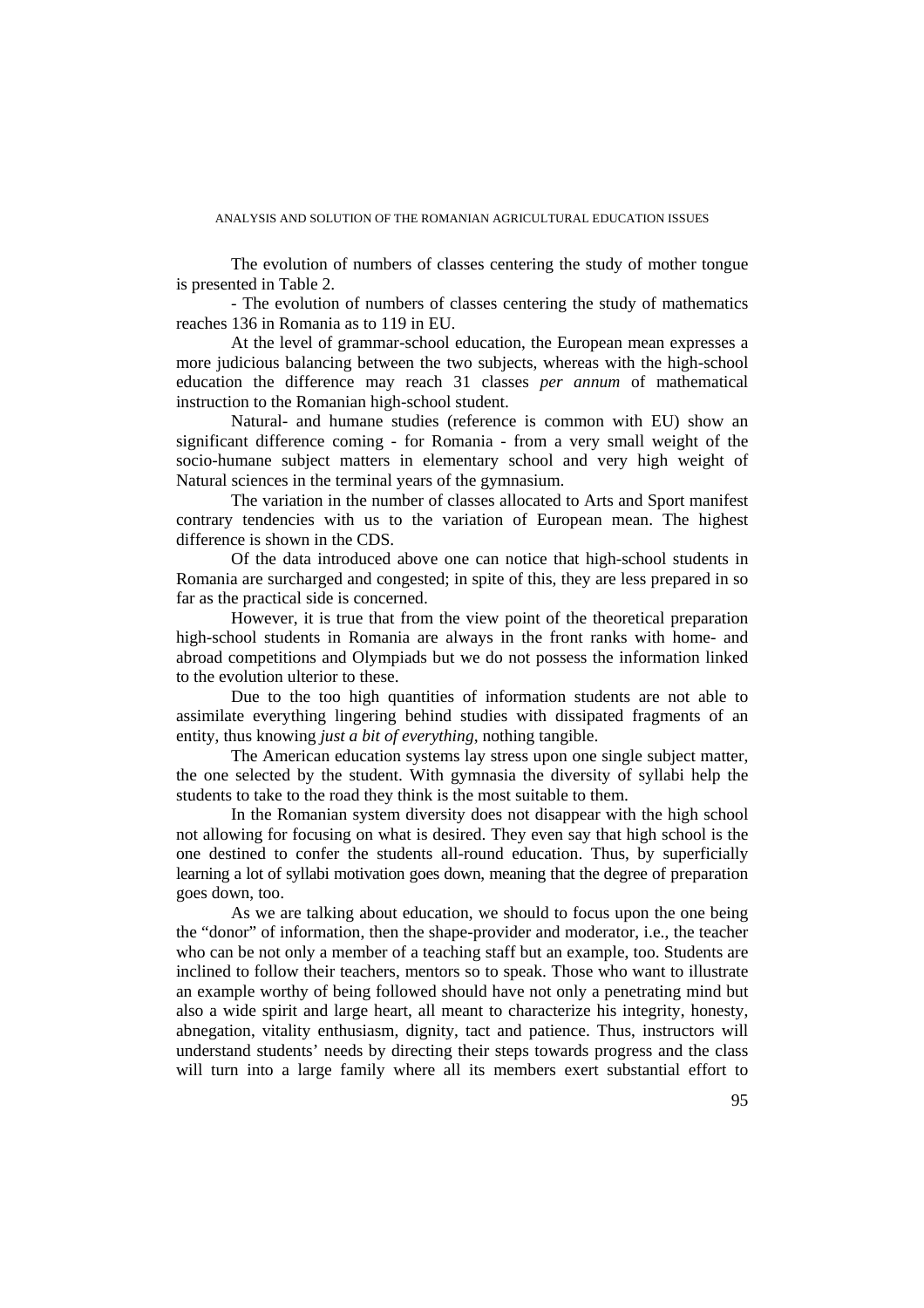acquire sound knowledge both theoretic- and practical ones. Quality will be more important to them than quantity. Collaboration will be the spirit of the class-room, also, its law of life whereas attention will also be individually distributed by insisting on the importance of the personal element.

The teachers activities are evaluate every year by external evaluation of quality education. The Romanian Agency of Quality Assurance in Higher Education, hereinafter RAQAHE, (in Romanian: ARACIS), and the Romanian Agency of Quality Assurance in Pre-University Education (in Romanian: ARACIP), are established to carry out the external evaluation of the quality of education. RAQAHE represent an independent public institution with competencies in accreditation, academic evaluation and quality assurance and its Board is composed by academic representatives nominated by the Ministry and The National Rector's Conference. As regards quality assurance and evaluation, the Agency establishes and revises periodically the national standards and performance indicators for higher education. It collaborates with other institutions to develop and promote policies and strategies for quality education, provides transparently its own procedures and mechanisms for external quality evaluation, has the right to use international experts and provides its own register of evaluators.

### **Conclusion**

The agricultural education prior to university has in view the formation and development of the students' personality; promote education for values; stimulation of youth's creativity and of the entrepreneurial spirit by securing a solid preparation based on all-around education and on forming professional components which allow the graduated students to practice a profession, putting up his own business, continuation of higher education studies.

By means of the human- and material resources of the school groups and of the agricultural universities, these are meeting the demands to satisfy the needs of the personal development of the young and adults in the respective occupational area, ensuring standard-level training and ability to adapt to the present social conditions.

The knowledge acquired in the educational process on agricultural field, as well as the drawn work sheets won't easily fit into practice due to the small numbers of practicing agricultural specialists and scarcity of financial sustenance of agricultural research and propaganda; the reticence of agricultural producers in experimenting new methods and means of cultivating plants and raising animals.

To end with, the Romanian educational system should evolve so as to position itself to the same level as the western systems do. As for now, we are confronting a harsh bureaucratic system swarming with red-tape rules and regulations. Such an intricate organization leads to a poor level of student preparation fact that might have a severe long-term impact upon the evolution of our society.